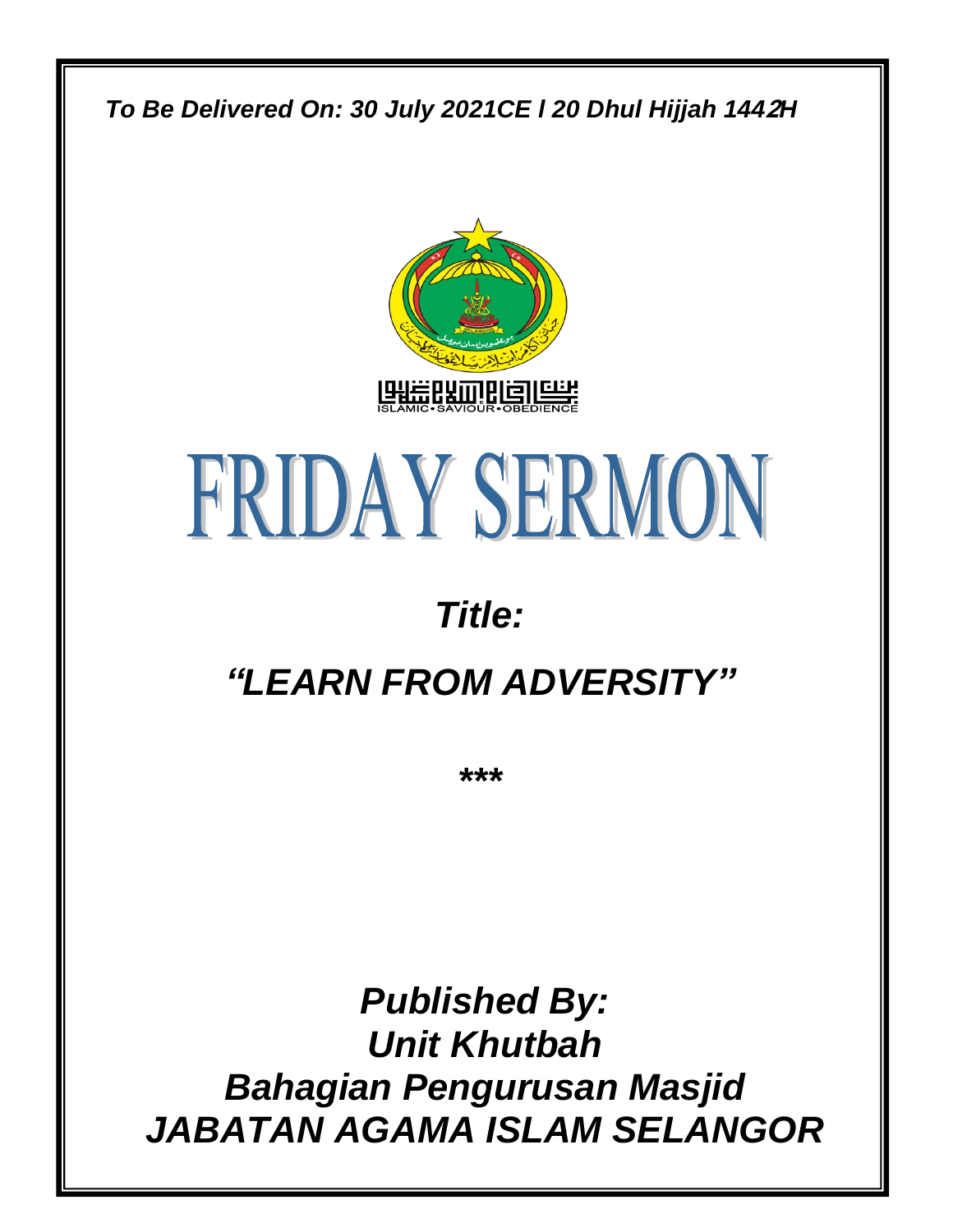# *"LEARN FROM ADVERSITY"*

 $\frac{1}{2}$ َ اَلْحَمْدُ لِلَّهِ الْقَائِلِ: فَذَكِّرْ إِن نَّفَعَتِ ٱلذِّكْرَىٰ ر<br>د ់<br>។  $\overline{\phantom{a}}$ ֦֧֦֧֦֧֦֧֦֧֦֧֦֧֧֦֧֦֧֦֧֧֦֝֟֓֓֜֓֟֓֟֓֜֓֟֓֟֓<br>**֧** َ  $\ddot{\phantom{0}}$ ْ ر<br>م ب<br>م تِ الذِّ  $\frac{1}{2}$ ع  $\ddot{\cdot}$ ف ىد<br>ب إِّن ن ِّر .<br>م ن<br>م ك  $\ddot{\cdot}$ ذ  $\ddot{\cdot}$ فَذَكِّرْ إِن نَّفَعَتِ ٱلذِّكْرَىٰ ۞ سَيَذَّكَّرُ مَن يَخْشَىٰ ِ<br>م و مَ ُو ِ<br>س ك بر<br>ج ذ ِ<br>بہ بر ِ<br>س سَيَذْكَرُ مَن يَخَشَىٰ ۞ ؚ<br>• أَشْهَدُ أَنْ لَّا إِلَهَ إِلَّا اللَّهُ وَحْدَهُ لَا شَرِيكَ لَهُ وَأَشْهَدُ أَنَّ مُحَمَّدًا عَبْدُهُ  $\ddot{\phantom{0}}$ ر<br>ا  $\frac{1}{2}$ ؚ<br>ۣ<br>ؙ  $\ddot{\phantom{0}}$ ر<br>پنج ં<br>ત  $\tilde{\cdot}$ ।<br>-<br>-፟<br>፞  $\frac{1}{1}$  $\tilde{\cdot}$ ِ<br>الم  $\tilde{r}$ ِ<br>ٌ ِ<br>ُا ֦֧<sup>֚</sup> ِ<br>م ً<br>ا ั<br>ั ๋<br>ጎ  $\frac{1}{2}$  $\ddot{\phantom{0}}$ ِ<br>ا  $\frac{1}{2}$ ْ ا<br>المناسبة<br>المناسبة  $\tilde{\cdot}$ ا<br>ر  $\mathbf{r}$ <u>ر</u>  $\mathbf{r}$ وَرَسُوْلُهُ. اَللَّهُمَّ صَلِّ وَسَلِّمْ عَلَى سَيِّدِنَا مُحَمَّدٍ وَعَلَى ءَالِهِ وَأَصْحَابِه  $\overline{\phantom{a}}$  $\frac{1}{2}$  $\tilde{\cdot}$  $\frac{1}{2}$ ً<br>آ ِ<br>م  $\tilde{\cdot}$ <u>لم</u> ั<br>ั ๋<br>ጎ ै<br>-<br>' ِّ  $\ddot{\tilde{r}}$ َ<br>آ ِ<br>م ์<br>ผู้  $\frac{1}{2}$  $\tilde{\cdot}$ ี้<br>ถ ر<br>ر<br>ر ہ<br>ا  $\overline{\phantom{a}}$ ر<br>ر ُ ֦֧֦֧֦֧<u>֦</u> ر<br>ر<br>س  $\ddot{\phantom{0}}$  $\tilde{\cdot}$  $\ddot{\phantom{0}}$ أَجْمَعِيْنَ. ْ  $\frac{1}{\alpha}$ َ لْمُسْلِمُونَ! اِتَّقُواْ اللَّهَ! أُوْصِيكُمْ وَإِيَّايَ بِتَقْوَى اللَّهِ  $\frac{1}{2}$ ֦֧<u>֓</u>  $\ddot{\phantom{0}}$  $\sum_{i=1}^{n}$ ن<br>•<br>•  $\frac{1}{2}$  $\tilde{\cdot}$ ر<br>م ֦֧<sup>֟</sup> ُ ٝ<br>أ <u>፟</u> **تا**  $\ddot{\phantom{0}}$ ›<br>ለ أَمَّا بَعْدُ، فَيَاۤ أَيُّهَا الْمُ ً<br>نار<br>مرا ر<br>و<br>•  $\ddot{\phantom{0}}$  $\frac{1}{1}$  $\ddot{\cdot}$ ِ<br>ُا ំ<br>•  $\frac{1}{2}$ ہ<br>م  $\ddot{\phantom{0}}$ .  $\ddot{\phantom{0}}$ ؾڤۏڹؘ <u>፟</u> ا<br>کرین<br>جو ُْ فَقَدْ فَازَ الْمُ  $\ddot{\cdot}$  $\ddot{\cdot}$ ؗ<br>ا  $\frac{1}{2}$  $\ddot{\cdot}$ قَالَ اللَّهُ تَعَالَى: يَ ً<br>الم  $\ddot{\bullet}$  $\frac{1}{2}$  $\ddot{\mathbf{r}}$ ٰ ي ِرِ اتِّهِّۦ و  $\ddot{\mathbf{z}}$ ق ت و<br>به یہ<br>بو قٌ  $\tilde{\phantom{0}}$ ح ِ<br>آک قُوا اللَّهَ **ٔ** ور ِ<br>په<br>ب نُوا اڌّ <u>ہ</u> ُو ِ<br>م ام ्<br>c لَّذِينَ ءَ<br>للَّذِينَ ءَ ا الذِ ِ<br>م ه و<br>د يَ<br>پ ِ<br>ج أَيُّهَا ٱلَّذِينَ ءَامَنُواْ ٱتَّقُواْ ٱللَّهَ حَقَّ تُقَاتِهِۦ وَلَا تَمُوتُنَّ إِ ्<br>स مُوتَنَّ و<br>په و  $\ddot{\cdot}$ تَمُوتُنَّ إِلَّا ِ<br>الإ و<br>به نت ِ<br>ج أ ِ<br>ہ و .<br>` ء<br>مَّسۡلِمُونَ و م مُّسۡلِمُونَ ۞ ۚ

### **Dear blessed Muslims,**

I solemnly remind myself and fellow audience, that let us have the *taqwa* of Allah *Subhaanahu Wa Ta'aala* by performing all of His Commands and avoiding His prohibitions. Verily, the slave of Allah having true *taqwa* will place full reliance and hope in Allah *Subhaanahu Wa Ta'aala*. For He is the best place to rely on and place hope.

The *khutbah* today is titled *"LEARN FROM ADVERSITY."*

### **Dear blessed audience,**

1

<sup>1</sup> al-A'la 87:9-10.

<sup>2</sup> Aal 'Imraan 3:102.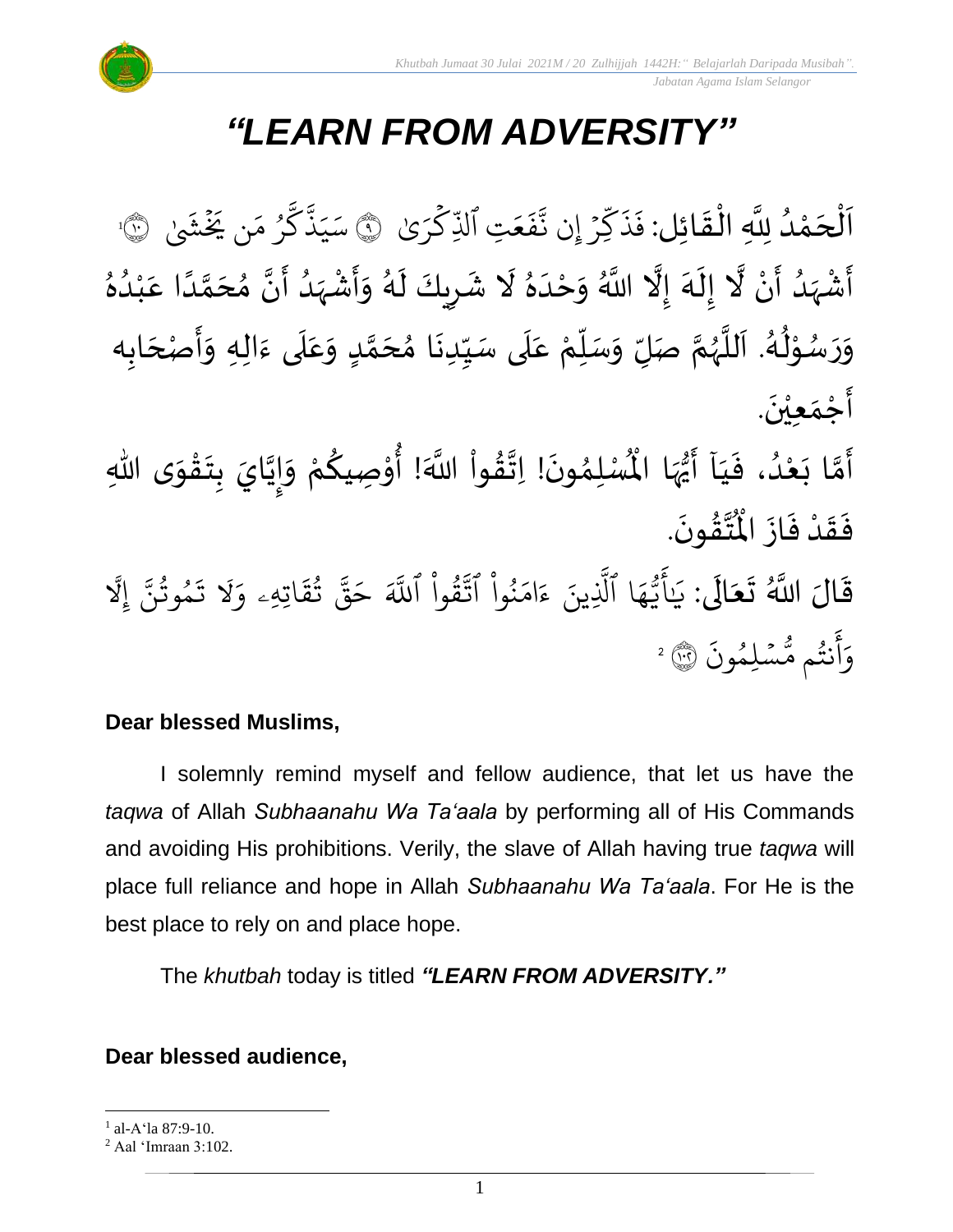

We are often faced with numerous trials and tribulations of life. Beginning with the flood season in recent years, followed by the Covid-19 outbreak that is ever increasing by day, as if the virus relentlessly refuses to stop attacking the humankind.

Truthfully, all of these are events that require us to ponder and contemplate upon the stark reality of Allah's sovereignty in regulating the life of this world. Hence, this is the difference between school and the actual life as in the wise saying that *school is a place for learning and tests are given, but life is filled with tests so that we will learn.*

#### **Respected audience,**

Adversities endured throughout life is indeed very challenging. Sometimes, we are tested with pleasures and favors. Sometimes, we are tested with difficulties and calamities. However, behind those calamities (*museebah*) and difficulties, Allah has prepared good that we may not yet realize.

All of the calamities inflicted by Allah upon human beings definitely have numerous *hikmah* (wisdom) behind them. Some calamities may strike due to sinning and wrongdoings, sent as punishment from Allah upon servants that have transgressed against His Commands. There are also calamities that struck as reminders. With those reminders, may mankind return to the remembrance and drawing closer to Allah, abiding His Commands, upholding His Religion, and placing full reliance and hope unto Allah Alone, with full cognizance upon the greatness of Allah Almighty.

Allah *Subhaanahu Wa Ta'aala* mentions in verse 255 of soorah al-Baqarah:

2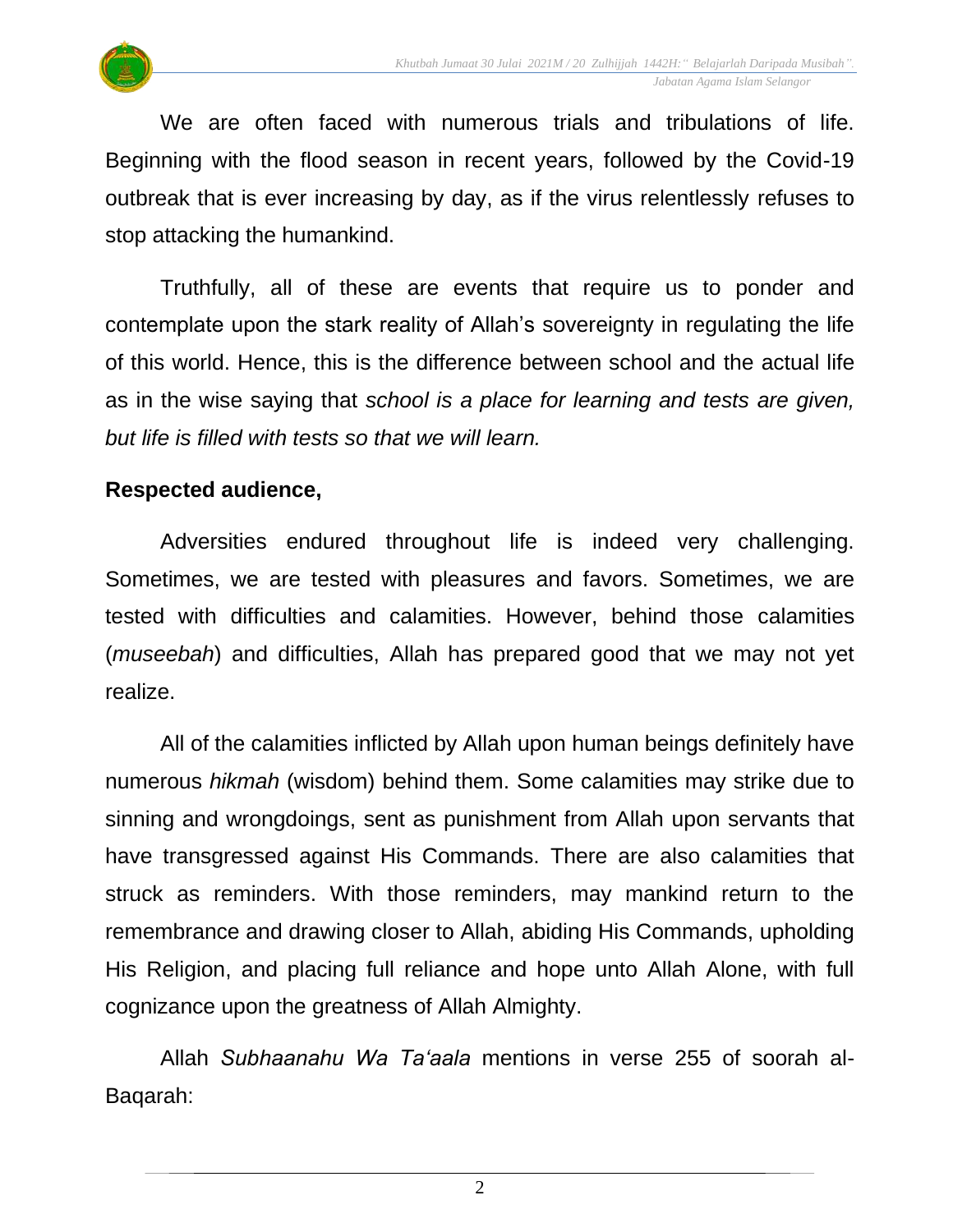



*"…He knows what is [presently] before them and what will be after them, and they encompass not a thing of His knowledge except for what He wills. His Kursi extends over the heavens and the earth, and their preservation tires Him not. And He is the Most High, the Most Great."*

This verse reminds us how limited are our knowledge and intellectual capacity. How we are weak as humans, even with all of the modern, cutting edge, and latest technologies.

Remember, no matter how great the technology and devices, as well as human expertise, it will never surpass the limits of knowledge bestowed by Allah upon mankind. Moreover, Allah has reminded us that there were nations in the past that were far superior such as the people of 'Aad, Thamood, Fir'awn, and others. However, Allah The Almighty had destroyed them due to their evil desire and corruption (*fasaad*) committed on the face of Allah's earth.

Allah *Subhaanahu Wa Ta'aala* mentions in verse 9 of soorah ar-Room:

ؚ<br>֧֧֦֧֦֧֦֧֦֧֦֖֧֦֦֖֧֦֖֧֦֖֧֦֦֧֦֧֦֦֧֦֦֧֦֦֧֦֦֦֧֦֧֝֟֟֟֟֟֟֟֟֟֟֟֟֟֟֟֟֟֟֬֟֩֬֓֟֩֕֓֟֓֟֬֟֩֬֓֟֩֬֬֬֬֬֬֬ こっ ِّم لِّه ب ؚ<br>ۣ  $\ddot{\mathbf{r}}$ لَّذِينَ مِن قَ ة الذِ و<br>ڏ ِ<br>س قِّب ֝֟<u>֔</u> ِ<br>م عَ<sup>ا</sup> .<br>\* ن ر<br>م َك ۡف َ ي ر<br>م نظُرُوا ك <u>ہ</u> ُو ور ِ<br>بہ بر  $\ddot{\cdot}$ رُضِ فَ ہ<br>آگ بَسِيرُوا فِي الاَّ ْ ُ  $\tilde{\cdot}$ ي  $\frac{1}{2}$ م .<br>و [ ل و ِ<br>ج أ ا  $\tilde{\lambda}$ وه ر ُ ر<br>م بر<br>ح ِ<br>م ا ع ین<br>پ ِ<br>مِـمّ پر<br>مذہ ڪثرَ ہ<br>آ آ أ ا  $\tilde{\lambda}$ وه ر ُ ر<br>م بر<br>م ِ<br>م ع ِ<br>م ۔<br>لَاَرۡضَ وَ ارُوا الا, ْ و<br>ا  $\tilde{\cdot}$ دَ<br>ذ ِ<br>ج أ ِ<br>ہ و ֦֧֦֧<br>֦֛׆ׇ֧ׅ֧֧׆֥  $rac{1}{2}$ یر<br>م مِنَّهُمْ قُوَّ و<br>پيد  $\frac{1}{2}$ و  $\ddot{\cdot}$ یہ<br>ا لتَّ ্য ش ِ<br>ج أ ْ ا  $\frac{1}{\epsilon}$ بر<br>نو ُو ر<br>م َك

*"Have they not traveled through the earth and observed how was the end of those before them? They were greater than them in power,*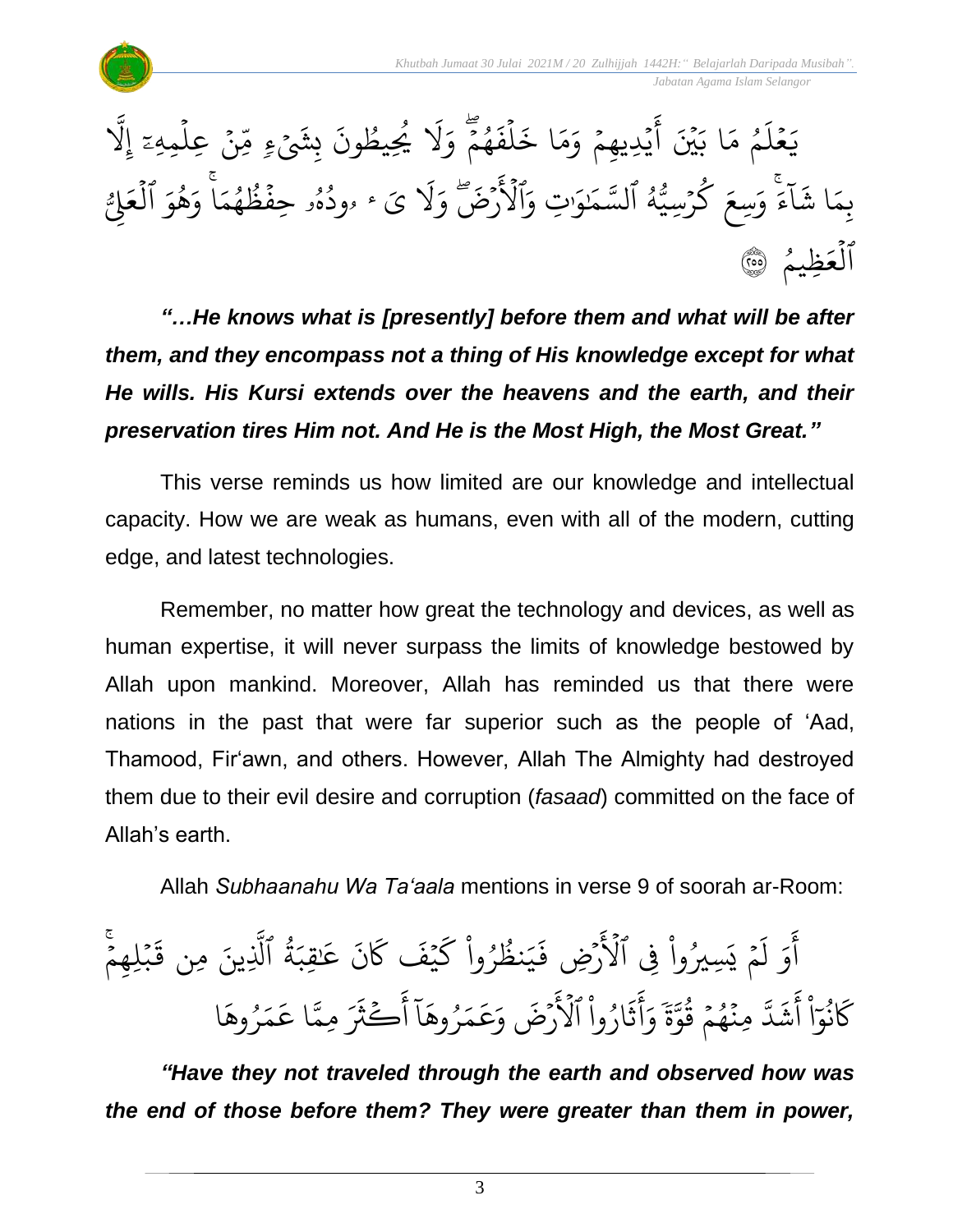

*and they plowed the earth and built it up more than they have built it up..."*

#### **Respected Muslims,**

In our efforts and hope to unravel the turmoil and all of the *museebah* inflicted upon us, let us have great determination in leaving all evil and accursed deeds that have been forbidden by Allah *Subhaanahu Wa Ta'aala*, whether committed openly or in secret. For example, video recording of conversations and writings that are fabricated, filled with insults, blasphemy, slander, betrayal upon the religion, degrading the honor and credibility of a person, and many more. While on the other hand, one's honor must be preserved irrespective of race, lineage, religion, and living standard.

#### **Dear beloved audience,**

Let us increase in making *istighfaar* (seeking forgiveness) and *tawbah* (repentance), earnestly beseeching forgiveness from Allah for all of the sins and wrongdoings committed. Let us altogether extend our *du'aa* (supplication) and hope, as well as having full reliance in Allah. Let us remain resolute and determined in becoming servants that would always remember and fully submit to the will of Allah, always abiding by the pre-determined *fitrah* of Allah *Subhaanahu Wa Ta'aala*. Glad tidings and blessed are those loved by Allah *Subhaanahu Wa Ta'aala* for the *tawbah* they had performed.

In the *hadeeth* of Anas bin Maalik *radiyAllaahu 'anh*, Rasulullah  $\ddot{a}$  said:

ْ أَشَدٌّ فَرَحًا بِتَوْبَةٍ عَبْدِهِ حِينَ يَتُوبُ إِلَيْهِ، مِن أَحَدِكُمْ <u>ل</u>  $\overline{\phantom{a}}$  $\frac{1}{2}$ ْ  $\tilde{\cdot}$ ।<br>-<br>-ُ ì<br>፟  $\ddot{\phantom{0}}$  $\ddot{\phantom{0}}$ ֦֧<sup>֚</sup> ِ<br>م  $\ddot{\phantom{0}}$ י<br>י  $\ddot{\phantom{0}}$ ر<br>.<br>. ้  $\frac{1}{2}$  $\ddot{\cdot}$  $\frac{3}{1}$  $\frac{1}{2}$  $\ddot{\cdot}$  $\tilde{\tilde{u}}$   $\sim$ س<sub>تو</sub><br>للله ا<br>ر كَانَ عَلَى رَاحِلَتِهِ بِأَرْضٍ فَلَاةٍ، فَانْفَلَتَتْ مِنْهُ وَعَلَيْهَا طَعَامُهُ  $\frac{1}{2}$  $\ddot{\phantom{0}}$  $\ddot{\phantom{0}}$ ِ<br>په<br>مر ْ ا<br>ا ِ<br>م  $\tilde{\cdot}$ ر<br>گ .<br>•<br>•  $\ddot{\phantom{0}}$  $\ddot{\phantom{0}}$  $\ddot{\phantom{0}}$ ْ  $\frac{1}{2}$ ;<br>> ֝<br>֧֝֝<br>֝׀  $\ddot{\cdot}$ ٍ<br>إ ֦֧֦֧֦֧<br>**֧**  $\frac{1}{2}$ **ؚ**  $\overline{\phantom{a}}$  $\frac{1}{2}$  $\frac{1}{2}$  $\frac{1}{2}$  $\ddot{\phantom{0}}$ ์<br>-<br>-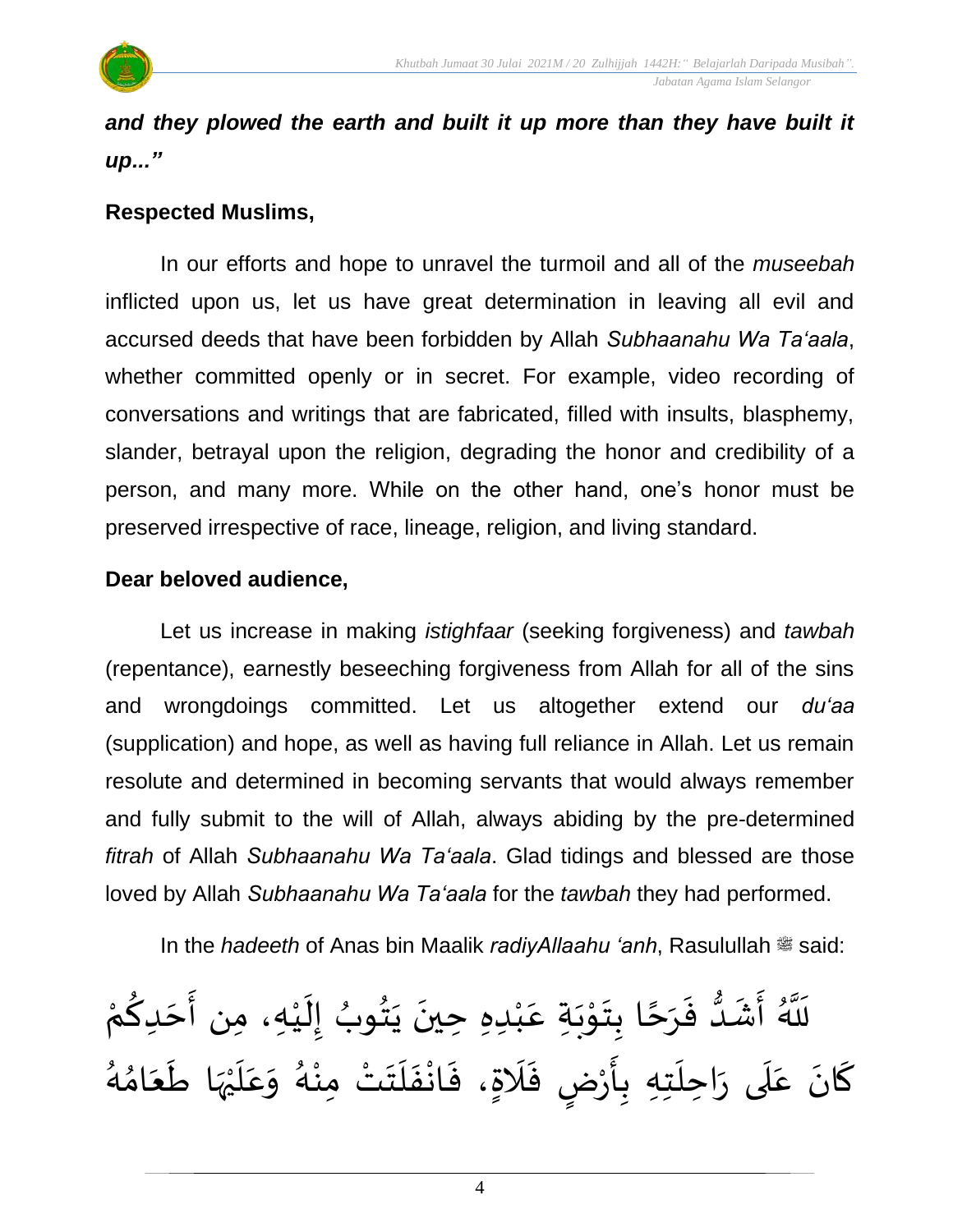

ْ وَشَرَابُهُ، فَأَيِسَ مِنْهَا، فَأَتَى شَجَرَةً، فَاضْطَجَعَ فِي ظِلِّهَا، وَقَدْ  $\frac{1}{2}$  $\tilde{\cdot}$  $\frac{1}{2}$  $\mathbf{r}$  $\ddot{\phantom{0}}$  $\overline{\phantom{a}}$  $\ddot{\phantom{0}}$  $\ddot{\cdot}$  $\ddot{=}$  $\frac{1}{2}$  $\overline{\phantom{a}}$  $\overline{\phantom{a}}$ ِ<br>په  $\frac{1}{2}$  $\ddot{\cdot}$ ِ<br>په<br>په ْ  $\frac{1}{2}$  $\ddot{\phantom{0}}$  $\ddot{\cdot}$ ر<br>گ ُ  $\frac{1}{2}$  $\frac{1}{2}$  $\tilde{\cdot}$ ا<br>أَيِسَ مِن رَاحِلَتِهِ، فَبَيْنَمَا هُوَ كَذَلِكَ إِذَا هُوَ بِهَا قَائِمَةً عِنْدَهُ،  $\sum_{i=1}^{n}$  $\frac{1}{2}$ <sub>ይ</sub><br>▲  $\frac{1}{1}$ ْ ً<br>مناسبة<br>مناسبة  $\frac{1}{2}$  $\frac{1}{2}$ ्<br>,<br>, **∶**  $\ddot{\ }$  $\frac{1}{2}$  $\ddot{\cdot}$  $\ddot{\cdot}$ ์<br>-<br>- $\ddot{\ }$  $\frac{1}{2}$  $\frac{1}{2}$  $\ddot{\phantom{0}}$ ំ<br>រ  $\frac{1}{1}$  $\ddot{\cdot}$  $\ddot{\phantom{0}}$  $\frac{1}{2}$ فأخَذَ بِخِطَامِهَا، ثُمَّ قالَ مِن شِدَّةِ الفَرَحِ: اللَّهُمَّ أَنْتَ عَبْدِي ٝ<br>ؙ ِ<br>م ់<br>•• ْ ֝֝֝֝֝֝֝֝<br>֧֝֝֝֝֝֝֝֝֝<br>֧֝֝֝֝֝֝֝֝֝֝֝֝ ี<br>ถ ر<br>ر<br>ر '<br>⊽<br>। **∶**  $\frac{1}{2}$  $\ddot{\phantom{0}}$ ر<br>آ ر<br>م ُ<br>ُ  $\frac{1}{2}$ ا<br>م ِ<br>په  $\ddot{\phantom{0}}$ **∶** وَأَنَا رَبُّكَ، أَخْطَأَ مِن شِدَّةِ الفَرَحِ  $\frac{1}{2}$  $\ddot{\phantom{0}}$ ن<br>ا ।<br>;<br>;  $\check{\mathbf{r}}$ ْ ا<br>-<br>-ر<br>پ  $\frac{1}{2}$ ِ<br>پاس ا<br>م:<br>:  $\tilde{\cdot}$ 

*"Allah is more pleased with the repentance of His servant when he turns penitently towards Him than one of you would be if his ridingbeast which was carrying his food and drink escaped from him in a waterless desert and he, despairing of recovering it, went and lay down in the shade of a tree, then suddenly saw it standing beside him and, seizing its halter, said from excess of joy, 'O Allah, You are my servant and I am Your Lord', making a mistake from excess of joy."*

*(Muslim)*

## **Dearest guests of Allah,**

To end the *khutbah* today, let us altogether derive lessons and contemplations, as guidance in this life. Among them:

1. The Muslim *ummah* must have certainty that every actions and deeds will be rewarded justly by Allah *Subhaanahu Wa Ta'aala* in the Hereafter.

2. The Muslim *ummah* is reminded to not challenge Allah's sovereignty, which could inflict calamities through committing disobedience and evil deeds.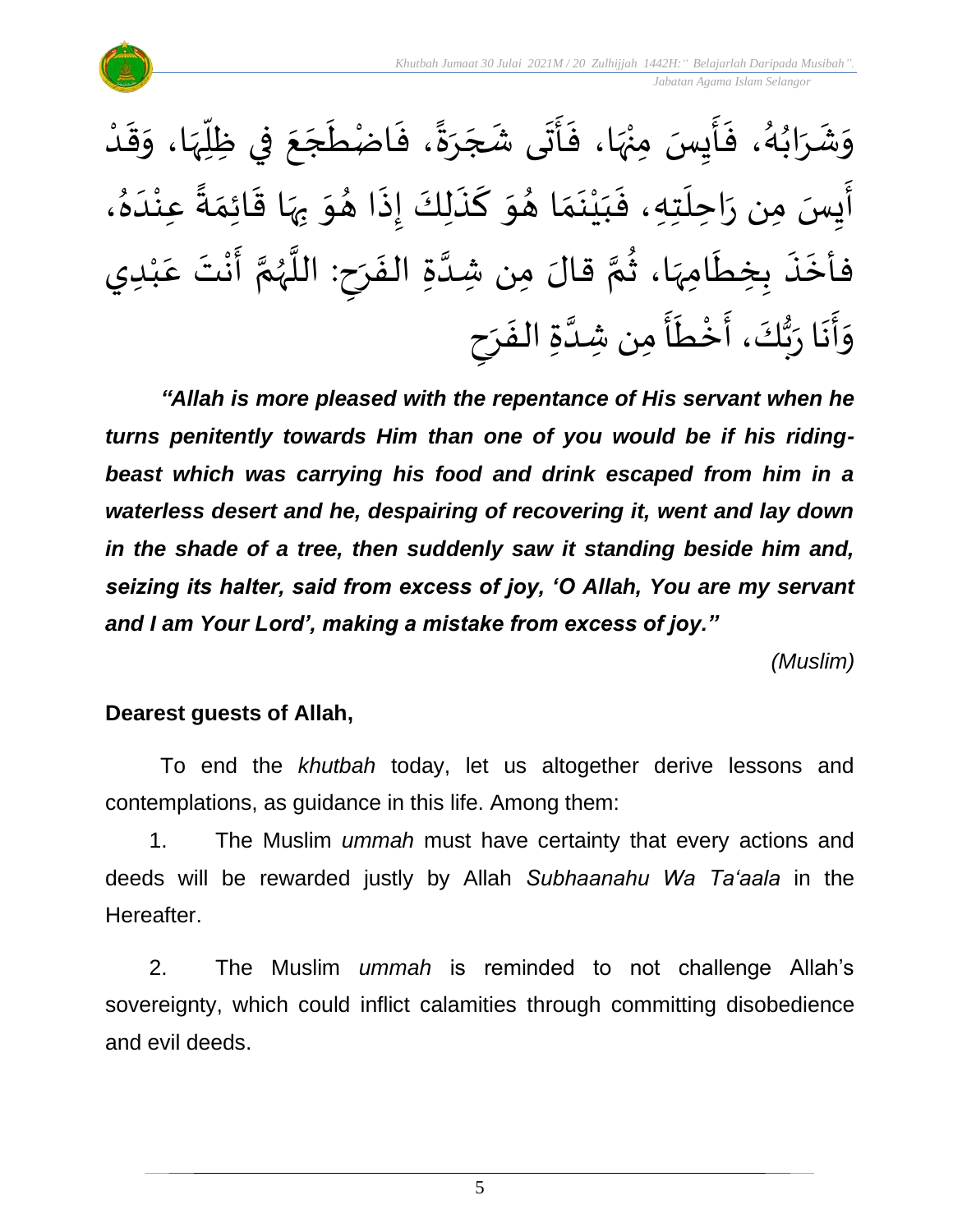

3. The Muslim *ummah* must remain penitent for every calamity inflicted is a test in this life, which has been decreed by Allah *Subhaanahu Wa Ta'aala*.

ِّم ِّجي ْ ِ<br>سَ ِّن الر ا  $\frac{1}{2}$ ط ي ْ بر<br>پو لَّهِ مِنَ الشَّ عُوْذُ بِاللَّهِ و<br>ڊ ْ و<br>م ِ<br>ج أ ن یہ<br>۱ قُلْ لَن يُصِيبَنَا إِلاَّ مَا كَتَبَ اللَّهُ لَنَا هُوَ مَوۡلَىٰنَا وَعَلَى اللَّهِ فَلَيَتَوَكَّلِ و<br>په ِ<br>تَعَ َّك ِ<br>م ۔<br>و  $\ddot{\cdot}$ ت ِ ي ل ہ<br>1  $\ddot{\cdot}$ ِّ ف یہ<br>ا ء<br>ا وَعَلَى ٱللَّهِ بر ن ى ؚ<br>ؙ َ ل و ر<br>م ِ<br>م م ِ و ا ه و<br>ج ر<br>[بر لَمَ ِ<br>آھ<br>آلھ ِ<br>تَبَ ٱللَّهُ ت ر<br>سم ا ك ِ<br>م بر<br>م ىد<br>1 إَِّل  $\tilde{1}$ ا بر ن ِ<br>پ ِّصيب ي ُو  $\ddot{\cdot}$ الْمُؤْمِنُونَ ۞ ُ ہ<br>ء و ہ<br>1

*"Say, "Never will we be struck except by what Allah has decreed for us; He is our protector." And upon Allah let the believers rely."*

*(Soorah at-Tawbah 9:51)*

ْ بَارَكَ اللّهُ لِيْ وَلَكُمْ فِي الْقُرْآنِ الْعَظِيْمِ، وَنَفَعَنِيْ وَإِيَّاكُمْ بِمَا  $\ddot{\phantom{0}}$  $\ddot{\phantom{0}}$  $\ddot{\phantom{0}}$  $\tilde{\cdot}$ ْ َ ֦֧֦֧֦֧֝<u>֦</u> ْ  $\frac{1}{2}$ ֦֧֦֧֦֧֦֧֦֧֦֧֦֧֧֧ׅ֧֦֧֧֝֟֓֟֓֓֟֓֟֓֟֓֟֓֟֓֟֓֟֓֟֓֟֓֟֓֟֓֟֓֟֓֟֓֟֓֟֓֟֓֝֟֓֟֓֟֓֟֓֝֬֜֓֟֓֝֬<br>**֧** ْ ِ<br>م  $\tilde{\mathbf{r}}$  $\frac{1}{2}$ ْ  $\frac{1}{2}$  $\ddot{\ }$  $\frac{1}{2}$ ْ <u>ل</u> ن<br>▲<br>▲  $\frac{1}{2}$  $\frac{1}{2}$ ء<br>لم فيْهِ مِنَ الآيَاتِ وَالنِّكْرِ الْحَكِيْمِ وَتَقَبَّلَ مِنِّيْ وَمِنْكُمْ تِلاَوَتَهُ، إِنَّهُ َ<br>تار<br>. ।<br>-<br>-ر<br>گ  $\ddot{\phantom{0}}$  $\ddot{\ }$ ِ<br>ْم <u>ل</u> ْ  $\ddot{\phantom{0}}$ ْ י<br>ִי  $\sum$ ن<br>ا  $\frac{1}{2}$  $\ddot{\phantom{0}}$  $\frac{1}{2}$ ់<br>រ  $\overline{\phantom{a}}$ ْ <u>ر</u> ْ ِّ .<br>م  $\mathbf{r}$  $\ddot{\phantom{0}}$ ٝ<br>ؙ ُ هُوَ السَّمِيْعُ الْعَلِيْمُ. ٝ<br>ؙ ر<br>س  $\ddot{\ }$  $\frac{1}{2}$ ُ ٝ<br>ؙ  $\ddot{\phantom{0}}$ ْ <u>ر</u> أَقُولُ قَوْلِيْ هَذَا وَأَسْتَغْفِرُ اللّٰهَ الْعَظِيْمَ لِيْ وَلَكُمْ وَلِسَاْئِرِ  $\tilde{\cdot}$ ْ <u>ل</u>  $\tilde{\mathbf{r}}$  $\tilde{\cdot}$ ْ إ  $\frac{1}{2}$ ٝ<br>ؙ َ ֦֧֦֧֦֧֝<u>֦</u> ៝<br>៓ ْ<br>؛  $\frac{1}{2}$  $\frac{1}{2}$  $\tilde{\cdot}$ ै।<br>र  $\overline{\phantom{a}}$ ْ إ ֦֧֦֝<br>**֧**  $\frac{1}{2}$ و<br>پيد  $\frac{1}{2}$  $\frac{1}{2}$ ري<br>لْمُسْلِمَاتِ، فَاسْتَغْفِرُوْهُ إِنَّهُ هُوَ الْغَفُوْرُ الرَّحِيْمُ ់<br>រ ہ<br>د  $\frac{1}{2}$ י<br>י •<br>}<br>•  $\ddot{\phantom{0}}$ ا<br>أ  $\ddot{\ }$  $\frac{1}{2}$ ر<br>پر  $\frac{1}{2}$ ।<br>-<br>-፟<br>፞ ֦֧֦֧֦ ب<br>پ ا<br>اد  $\ddot{\phantom{0}}$  $\ddot{\cdot}$  $\frac{1}{2}$ رت<br>لْمُسْلِمِيْنَ وَالْمُ  $\tilde{\phantom{a}}$  $\ddot{\phantom{0}}$ ْ اْل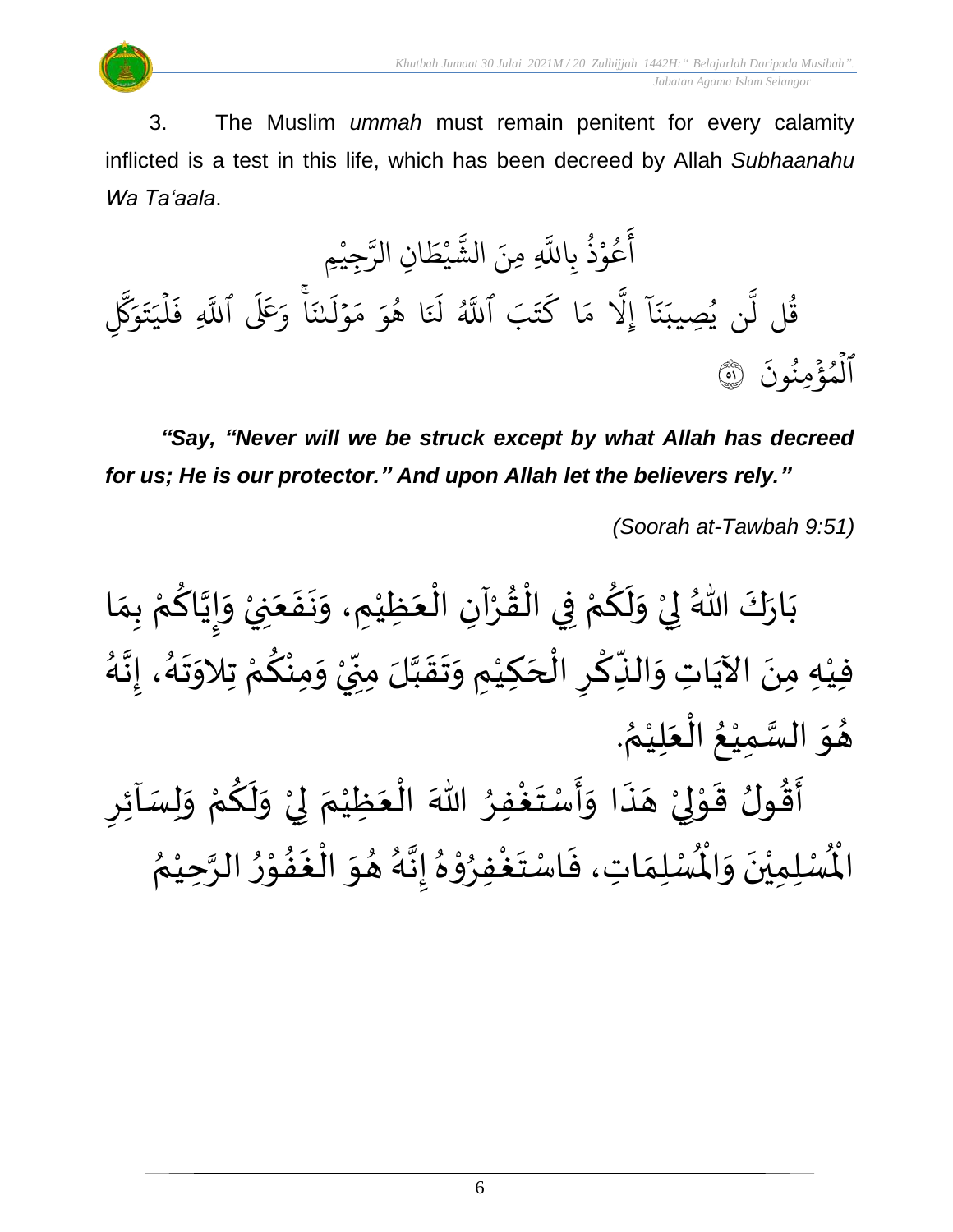# **THE SECOND** *KHUTBAH*

ِ<br>اَلْحَمْدُلِلَّهِ الَّذِيْ جَعَلَنَا مِنَ الْمُسْلِمِيْنَ، وَرَزَقَنَا مِنَ الطَّيِّبَاتِ ر<br>پ ن<br>پ ِ<br>ُ ់<br>ត  $\overline{\phantom{a}}$ ֦֧֦֧֦֧֝<u>֚</u>  $\overline{\phantom{a}}$  $\frac{1}{1}$  $\frac{1}{2}$  $\frac{1}{2}$ ہ<br>م  $\ddot{\phantom{0}}$  $\ddot{\phantom{0}}$  $\frac{1}{2}$  $\ddot{\phantom{0}}$  $\frac{1}{2}$  $\ddot{\ }$  $\ddot{\phantom{0}}$ ْ جَعَلَنَا مِنَ الْمُسْلِمِيْنَ، وَرَزَقَنَا مِنَ الطَّيِّبَاتِ.  $\ddot{\phantom{0}}$  $\ddot{\phantom{0}}$ ِ<br>ا  $\ddot{\phantom{0}}$  $\overline{\phantom{a}}$ ें<br>र أَشْهَدُ أَنْ لَّا إِلَهَ إِلَّا اللّهُ وَحْدَهُ لاَ شَرِيْكَ لَهُ، وَأَشْهَدُ أَنَّ مُحَمَّدًا ْ  $\ddot{\mathbf{z}}$ <sup>ب</sup><br>ا ر<br>زا ؚ<br>ۣ<br>ؙ  $\sum_{i=1}^{n}$ َ َ<br>ِم  $\tilde{\cdot}$ ।<br>-<br>- $\ddot{\phantom{0}}$ ٍ<br>په  $\frac{1}{1}$  $\tilde{\cdot}$ ً<br>ا ั<br>ด َ  $\frac{1}{2}$ َ ا<br>: ِ<br>ُ'  $\frac{1}{2}$ ْ ا<br>:<br>:  $\tilde{\cdot}$ د<br>گ  $\tilde{\mathbf{r}}$ ْ <u>ر</u> ैं: عَبْدُهُ وَرَسُوْلُهُ. اَللَّهُمَّ صَلِّ وَسَلِّمْ وَبَارِكْ عَلَى سَبِّدِنَا مُحَمَّدٍ <u>لم</u> ั<br>ว  $\overline{\phantom{a}}$  $\frac{1}{2}$  $\ddot{\phantom{0}}$ ِّ  $\frac{1}{2}$ ۔ $\frac{1}{\sqrt{2}}$  $\frac{1}{2}$ ّ  $\ddot{\phantom{0}}$ ั ْ ِّ ِ  $\frac{1}{2}$ َ ر<br>ر<br>ر ہ<br>ا  $\ddot{\phantom{0}}$ ر<br>م ا<br>الج י<br>י ر<br>م  $\frac{1}{2}$  $\tilde{\cdot}$ ፟<br>፞ .<br>ا ْ ِ<br>م وَعَلَى آلِهِ وَصَحْبِهِ وَمَنْ تَبِعَهُمْ بِإِحْسَانٍ إِلَى يَوْمِ الدِّيْنِ. أَمَّا  $\overline{\phantom{a}}$ َ  $\tilde{\cdot}$ ั<br>ว َ ِ ٝ<br>ؙ  $\frac{1}{1}$ **→** י<br>י  $\ddot{\phantom{0}}$  $\ddot{\phantom{0}}$ ل ।<br>-<br>-)<br>=<br>= ْ **ؚ** ْ ر<br>ر<br>ر َ  $\ddot{\phantom{0}}$ ْ  $\frac{1}{2}$  $\ddot{\phantom{0}}$ ْ ى ِهللا و ق ت ب ايَ ي إ و م وِصيك ، أ َّللا ََ وا ق ِهللا، ِات اد ِعب ا ي ، ف د ع ب  $\ddot{\ }$ ֦֧֦֧<u>֦</u>  $\frac{1}{2}$ **ؚ** ن<br>•  $\frac{1}{2}$  $\ddot{\ }$ ْ ्य<br>द ُ<br>پیدائشہ ز<br>ا  $\frac{1}{2}$  $\frac{1}{2}$  $\sim$  $\frac{1}{1}$  $\frac{1}{1}$  $\frac{1}{2}$ ُ<br>ُ' ْ  $\ddot{\phantom{0}}$ .  $\ddot{\phantom{0}}$ تقۇنَ י<br>י  $\frac{1}{2}$ ِ<br>ئىق<br>ج  $\frac{1}{\sqrt{2}}$ فَقَدْ فَازَ الْمُ  $\ddot{\phantom{0}}$  $\ddot{\cdot}$ ْ  $\frac{1}{2}$  $\frac{1}{2}$ 

#### **Dear blessed audience,**

Once more, I would like to remind all of us to always have the *taqwa* of Allah *Subhaanahu Wa Ta'aala* by guarding ourselves and our families from abominable deeds and disobedience against Allah *Subhaanahu Wa Ta'aala*. At the same time, we will continue to pray so that our country will always remain blessed and protected from all forms of threat, as well as contagions from the Covid-19 pandemic. For that, let us graciously accept the government's recommendation by registering ourselves through the *MySejahtera* application in order to obtain vaccine shots that have been authorized by the Ministry of Health Malaysia.

May we become among the slaves of Allah that are patient while enduring all diseases afflicted, disciplined in adhering to the Standard Operating Procedures (SOP) and the new normal practices in overcoming the Covid-19 pandemic, for the sake of our own safety and the community.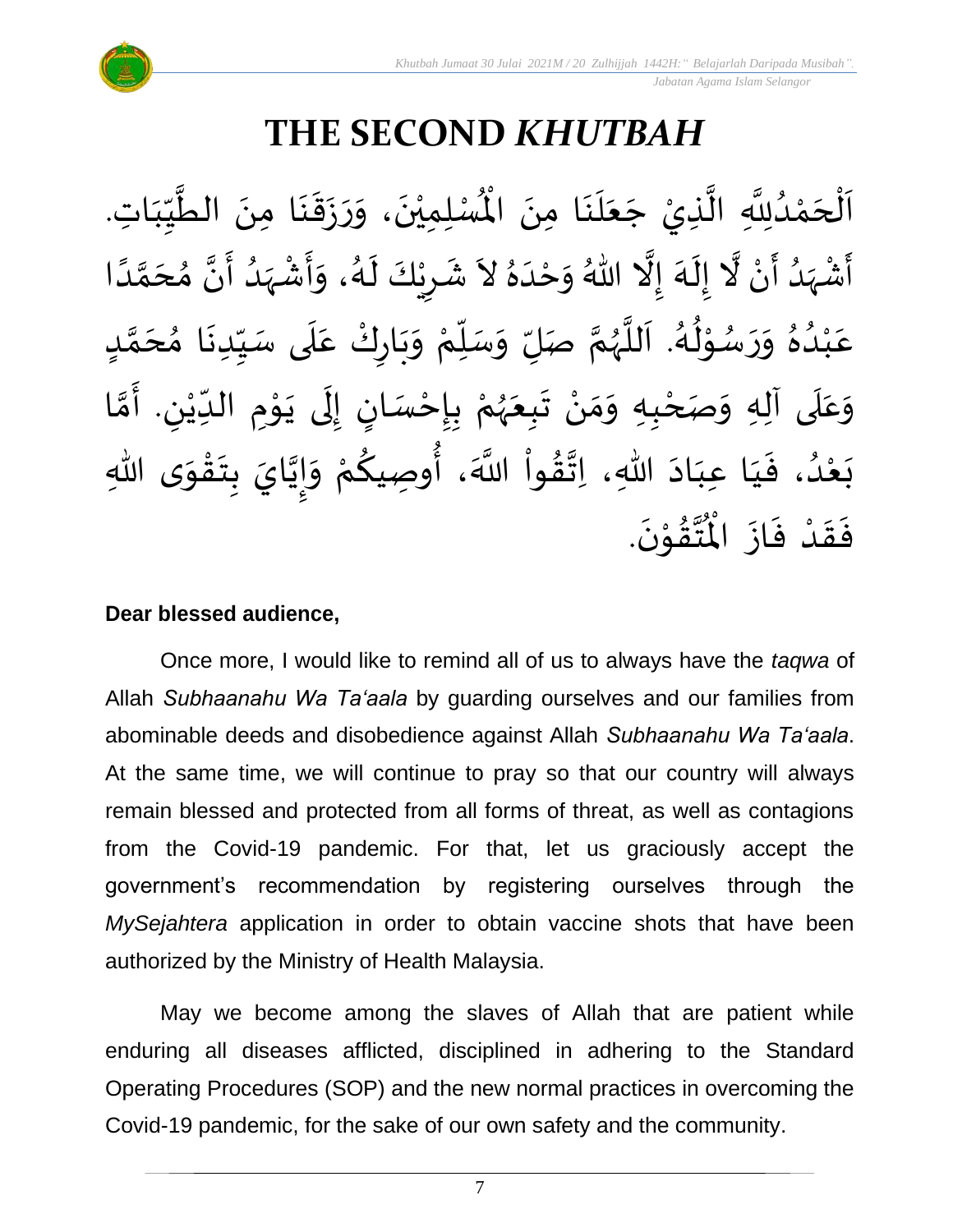

While dealing with this pandemic, let us not take the easiest way out by harming and injuring ourselves. We must be selfless, patient, and strong mentally and physically, built upon solid *imaan*.

Let us altogether increase our *salawaat* upon our beloved Prophet Muhammad  $\equiv$  as Allah has commanded:

ا ِ<br>م ه و<br>ما يَ<br>ب ِ<br>ع  $\overline{\mathcal{L}}$ ٰ ِ<br>بر ِّيِّي يَاْ<br>تَّبِيِّ يَاْ نَ عَلَى ٱلنَّ ون و<br>ا و<br>٩و يُصَلُّ و<br>د و<br>لم  $\ddot{\cdot}$ ت ر<br>م ِّك ئ بر<br>ا  $\mu$ ِ<br>م بر<br>م  $\frac{1}{\alpha}$ و ِ<br>آک اللَّهَ ِ<br>په إِنَّ اللَّهَ وَمَلْبِكَتَهُو يُصَلُّونَ عَلَى النَّبِيِّ يَايُّهَا الَّذِينَ ءَامَنُوا صَلوا عَلَيْهِ ؚ<br>ۣ ر<br>آ  $\mu$ ِ<br>م ع وا ْ و<br>س بُواْ صَلَّ ْ ُو ِ<br>م ام ر<br>ہ ء ِّينَ یہ<br>۱ الذِ ا  $\frac{2}{1}$ ن*َّيْمَ*لِيمَّ  $\ddot{\phantom{0}}$  $\ddot{\cdot}$ ت ْ وا ِّم و<br>م ر<br>ا ل ِ<br>س وَسَلِّمُواْ تَسْلِيمًا (َ ُ  $\ddot{\phantom{0}}$ ِ<br>رُسَلِينَ ْ  $\mathbf{r}$ اللَّهُمَّ صَلِّ وَسَلِّمْ عَلَى سَيِّدِنَا وَمَوْلاَنَا مُحَمَّدٍ سَيِّدِ الْمُ ِّ  $\frac{1}{2}$  $\frac{1}{2}$ ั<br>ด  $\overline{\phantom{a}}$  $\frac{1}{2}$  $\overline{\phantom{a}}$  $\sim$ י<br>י  $\frac{1}{2}$  $\ddot{\phantom{0}}$  $\ddot{\phantom{0}}$ ِّ  $\frac{1}{2}$  $\frac{1}{2}$ ْ ِّ  $\frac{1}{2}$  $\ddot{\phantom{0}}$ َ ر<br>ر<br>ر ہ<br>ا  $\frac{1}{2}$ وَارْضَ اللَّهُمَّ عَنْ أَصْحَابِهِ وَقَرَابَتِهِ وَأَزْوَاجِهِ وَذُرِّيَّاتِهِ أَجْمَعِيْنَ. ْ  $\frac{1}{2}$ ֦֧֦֧֦֧<u>֦</u> ्<br>नि ં<br>ਹ ِّ ِ ≈<br>په  $\tilde{\cdot}$  $\frac{1}{2}$ ْ -<br>:<br>:  $\ddot{\ }$  $\ddot{\phantom{0}}$  $\frac{1}{2}$  $\frac{1}{2}$ ์ $\overline{\phantom{a}}$  $\overline{\phantom{a}}$ ֝׀<br>ֺֺ֧֢֪֪֪֝֜֝֝֝֝ ْ  $\frac{1}{2}$ ี<br>ถ ر<br>ر<br>ر ً<br>ا  $\tilde{\phantom{a}}$ ؙۊؙ۠ڡؚنَاتِ  $\ddot{\phantom{0}}$ ់<br>: بر<br>م ُؤْمِنِيْنَ وَالْمُ  $\tilde{\cdot}$  $\ddot{\phantom{0}}$ ْ ់<br>:  $\mathbf{r}^{\circ}$ ِ<br>لْمُسْلِمَاتِ وَالْمُ  $\frac{1}{2}$  $\frac{1}{2}$ اَللَّهُمَّ اغْفِرْ لِلْمُسْلِمِيْنَ وَالْمُسْلِمَاتِ وَالْمُؤْمِنِيْنَ وَالْمُؤْمِنَاتِ الْأَخْيَاءِ  $\frac{1}{2}$  $\ddot{\phantom{0}}$ ْ ๋<br>ለ ْ ٝ<br>؛ ี<br>จึ ر<br>ر<br>ر ہ<br>ا  $\overline{\phantom{a}}$  $\frac{1}{1}$ ֦֧֦֧֦֧<u>֦</u> َ مَ<br>مع الْأَ ْ مِنْهُمْ وَالأَمْوَاتِ، إِنَّكَ سَمِيْعٌ قَرِيْبٌ مُجِيْبُ الدَّعَوَاتِ وَيَا قَاضِيَ ُ<br>رو<br>مر ْ  $\ddot{\ }$ י<br>י ا<br>ع  $\ddot{\ }$  $\frac{1}{2}$  $\ddot{\mathbf{r}}$  $\ddot{\phantom{0}}$  $\tilde{\cdot}$  $\frac{1}{2}$ ِ<br>م ہ<br>1 ُ ់<br>រ  $\frac{1}{\lambda}$ ه<br>**د ا** ي ر ق ِ  $\frac{1}{2}$  $\frac{1}{2}$ ءِ<br>، إِنَّكَ سَمِيْعٌ ់<br>រ ्<br>इ ।<br>-<br>-تِهُم رَّ تَبَيَّبُ عَمَّدٍ.<br>الْحَاجَاتِ. اَللَّهُمَّ أَعِزَّ الْإِسْلاَمَ وَالْمُسْلِمِيْنَ، وَأَ  $\overline{\phantom{a}}$ ۔<br>ا ر<br>ب  $\tilde{\cdot}$  $\ddot{\phantom{0}}$ ْ ِ<br>اَللَّهُمَّ أَعِزَّ الْإِسْلاَمَ وَالْمُسْلِمِيْنَ، وَأَهْلِكِ الْكَفَرَةَ  $\ddot{\ }$ .<br>د ्<br>र .<br>ا  $\frac{1}{2}$ ا<br>با ี<br>ถึ ر<br>ر<br>ر ر<br>ق ا<br>أ  $\mathbf{I}^*$  $\frac{1}{2}$  $\ddot{\phantom{0}}$ َ ْ ֦֧֦֦֦֦֦֦֦֧֦֧֦֧֝֝֟֟֝֝֟֓֟֓<u>֦</u> ُشْرِكِيْنَ وَدَمِّرْ اَعْدَاءَكَ اَعْدَاءَ اللِّيْنِ. وَانْصُرْنَا ر<br>.<br>. ْ  $\frac{1}{2}$ ْ  $\tilde{\cdot}$ ِ ْ ِّ  $\ddot{\phantom{0}}$ ا<br>ا<br>ا .<br>م ֝<br>֧֧֧֩֩֕֓֝֓֝<br>׀ ا<br>د  $\frac{1}{2}$  $\frac{1}{1}$ ر<br>م  $\overline{\phantom{a}}$ ֦֧֦֧֦֧֦֧<br>֧  $\frac{1}{2}$  $\sim$  $\tilde{\cdot}$ ر<br>• ْ <u>ر</u> ْ  $\ddot{\text{h}}$ ُبْتَدِعَةً وَالْمُ  $\frac{1}{2}$  $\ddot{\cdot}$ ِ<br>م  $\ddot{\phantom{0}}$ ْ<br>ْ  $\ddot{\text{h}}$ اْل و  $\frac{1}{2}$ .  $\frac{1}{2}$ عَلَى الْقَوْمِ الْكَافِرِيْنَ ْ <u>ر</u> .<br>م ֝֝֝֝֝֝֝֝֝<br>֝֝**֓**֓֝֟֟֘ **→** י<br>י ا<br>المحمد<br>الجوا ّٰ<br>ا  $\frac{1}{1}$ ِ<br>م ِ<br>نَسْـأَلُكَ ُ<br>ا  $\frac{1}{2}$  $\ddot{\phantom{0}}$  $\tilde{\cdot}$ ِ<br>اَللَّهُمَّ إِنَّا نَسْأَلُكَ وَنَتَوَسَّلُ إِلَيْكَ بِنَبِيِّكَ الأَمِيْنِ، وَا ْ َ<br>ج ِّ  $\frac{1}{2}$ ់<br>(  $\tilde{\mathbf{r}}$ ن<br>سا  $\ddot{\ }$  $\ddot{\phantom{0}}$  $\ddot{\phantom{0}}$  $\tilde{\cdot}$ ُ<br>وفات ۔<br>با  $\ddot{\phantom{0}}$  $\frac{1}{2}$ ี<br>จ ر<br>ر<br>ر ہ<br>ا  $\overline{\phantom{a}}$ 

 $\frac{1}{2}$  $\frac{1}{2}$ **ر**<br>-।<br>द ।<br>-<br>- $\ddot{\phantom{0}}$ .<br>بِأَسْمَاَئِكَ الْحُسْنَى، وَصِفَاتِكَ الْعُظُمَى، أَنْ تَحْفَظَ بِعَيْنِ ر<br>م ֦֧֦֧֦֦֧֦֧֦֧֦֧֦֧֦֧֦֧֝֝֟֓֓֝֟֓֓<br>**֧**  $\frac{1}{2}$ ֚֚֬֝֟֟<br>֧֧֧֧֝֟֓֝֬֝֓֕֓֝֟֓֟֓֟֓֟֓֟֓֟֓֟֓֟֓֟֓֝֟֓֟֓֟֓֝֟ <u>ر</u><br>-ْ ي  $\ddot{\bullet}$ ر<br>م  $\ddot{\cdot}$  $\frac{1}{2}$ ْ  $\frac{1}{2}$  $\frac{1}{\sqrt{2}}$ ر<br>م ُ ֦֧֦֧֦֧֝<u>֦</u>  $\ddot{\cdot}$  $\tilde{\cdot}$  $\ddot{\cdot}$ ِ<br>عِنَايَتِكَ الرَّبَّانِيَّةِ، وَبِحِفْظِ وِقَايَتِكَ الصَّمَدَانِيَّةِ، جَلاَلَةَ مَلِكِنَا ِ<br>اَلْجَ  $\sim$ َ  $\frac{1}{1}$  $\frac{1}{2}$ ر<br>ر<br>ر  $\ddot{\phantom{0}}$ ا<br>يو ້<br>:  $\frac{1}{2}$  $\tilde{\cdot}$ ن<br>ا ہ<br>مہ ہ<br>پ  $\ddot{\phantom{0}}$  $\ddot{\phantom{0}}$  $\ddot{\phantom{0}}$  $\frac{1}{2}$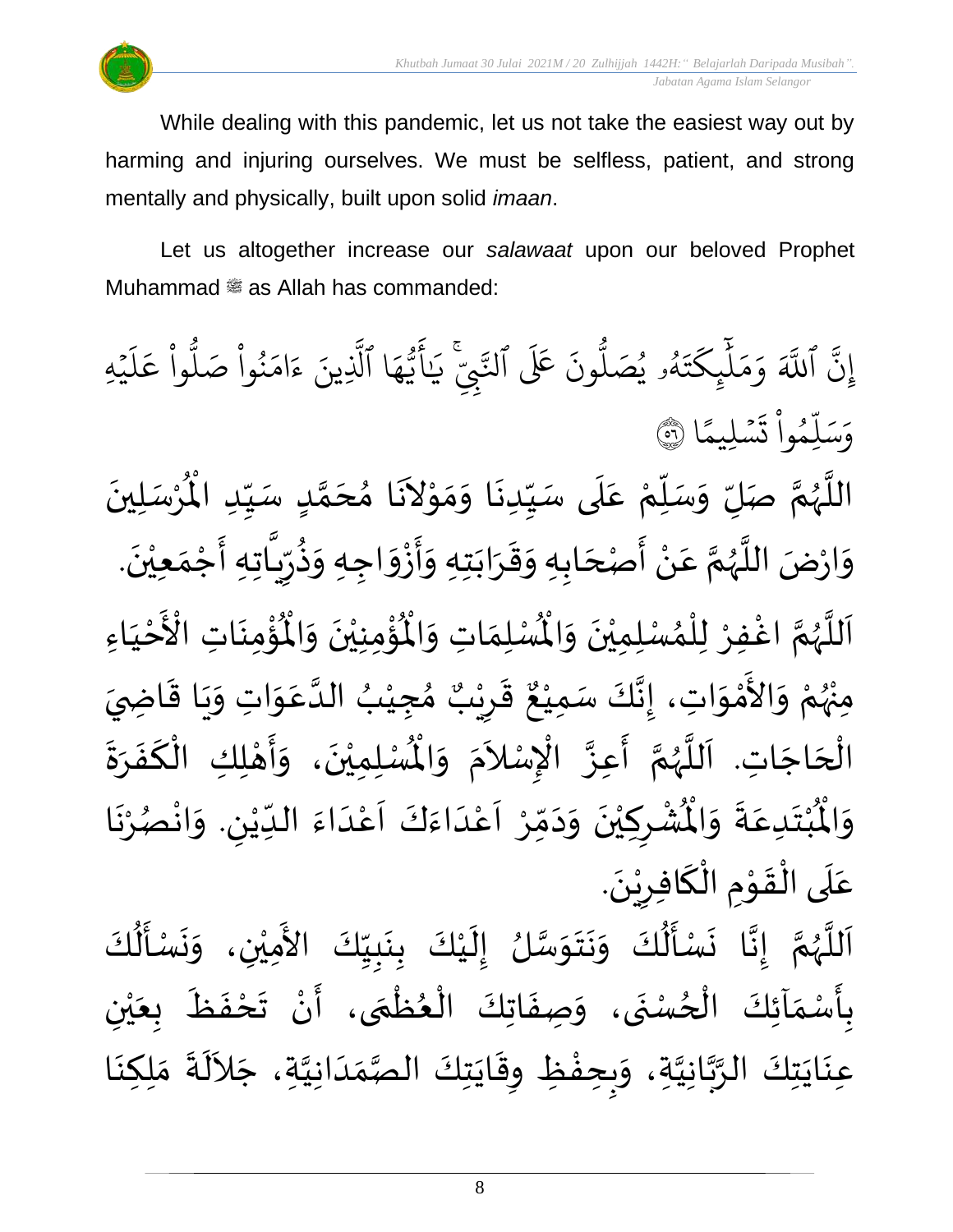

ْمَظَّمِ، سُلْطَان سلاغُور، سُلْطَان شَرَفُ الدِّين ادريس شاه ِّ ُ  $\frac{1}{2}$  $\ddot{\phantom{0}}$ ់<br>( ُ<br>ُ )<br>ፌ  $\tilde{\mathbf{r}}$ ؗ<br>ا ُ<br>ُ ِ<br>پا  $\frac{1}{2}$  $\mathbf{r}^{\circ}$ اْل الحاج ابن المرحوم سُلْطَان صَلاَحُ الدِّين عبد العزيز شاه ا<br>ا <sup>}</sup> ।<br>र ا<br>أح ا<br>ا ر<br>م  $\ddot{\cdot}$ الحاج. اَللَّهُمَّ أَدِمِ الْعَوْنَ وَالْبِدَايَةَ وَالتَّوْفِيْقَ، وَالصِّحَّةَ **ี**<br>ร  $\tilde{\cdot}$  $\ddot{\phantom{0}}$ ْ י<br>י  $\frac{1}{2}$  $\tilde{\cdot}$  $\ddot{\cdot}$  $\ddot{\phantom{0}}$ ا<br>ا ِ<br>ا  $\tilde{\cdot}$  $\ddot{\phantom{0}}$ י<br>י  $\ddot{\phantom{0}}$ ֧֦֧֦֧֦֧<br>֧ ।<br>∕  $\frac{1}{2}$ ี<br>จ ر<br>ر<br>ر َ<br>أنا َ<br>آ ى<br>وَالسَّلامَةَ مِنْكَ، لِوَلِيِّ عَهْدِ سلاغُور، تعْكو أَمِير شَاه اِبْنِ ٝ<br>ؙ  $\frac{1}{2}$ َ ر<br>پیدائشہ ْ ِ<br>م ِّ ا<br>بر<br>: إ ر<br>په ່<br>່  $\ddot{\cdot}$  $\frac{1}{2}$ ن<br>سا<br>سا  $\frac{1}{2}$ ।<br>इ السُّلْطَان شَرَفُ الدِّين ادريس شاه الحاج، فِيْ أَمْنٍ وَصَلاَحٍ َ  $\tilde{\cdot}$ <u>رِ</u> י<br>י  $\ddot{\phantom{0}}$ ْ ۔<br>' ُ  $\frac{1}{2}$ **ृ** ់<br>(  $\frac{3}{2}$ َ وَعَافِيَةٍ بِمَنَّكَ وَكَرَمِكَ يَا ذَاالْجَلالِ وَالإِكْرَامِ. اَللَّهُمَّ أَطِلُ  $\tilde{\cdot}$ ِّ  $\frac{1}{2}$  $\frac{1}{2}$  $\frac{1}{2}$  $\frac{1}{1}$ ِ<br>م  $\tilde{\cdot}$ ا<br>:<br>: ี<br>ถ .<br>پر<br>پر ب<br>تار  $\overline{\phantom{a}}$ ।<br>।<br>। ا<br>د  $\ddot{\ }$  $\overline{\phantom{a}}$ ֦֧֦֧֦֧֝<u>֦</u>  $\ddot{\cdot}$  $\ddot{\phantom{0}}$ ້<br>: غ ِّبِ  $\frac{1}{2}$ بلّ  $\ddot{\ }$ عُمْرَهُمَا مُصْلِحَيْنِ لِلْمُوَظَّفِيْنَ وَالرَّعِيَّةِ وَالْبِلاَدِ، وَ  $\sim$ ֦֧֦֧֦֦֧֦֧֦֧֦֧֦֧֦֝֟֓֓֟֓֟֓֟֓֟֓֟֓֟֓֟֓֟֓֟֓֟֓֟֓֟֓֝֟֓<br>֩֩**֓**֓֡֡֡֜ م<br>م َ ہ<br>د ์ $\frac{1}{2}$  $\ddot{\phantom{0}}$ ْ ِ<br>پا  $\ddot{\ }$ ๋<br>ำ ؗ<br>ا ْ ي  $\overline{\phantom{a}}$  $\frac{1}{2}$  $\frac{1}{2}$ ر<br>په י<br>י .<br>م مَقَاصِدَهُمَا لِطَرِيقِ الْهُدَى وَالرَّشَادِ. '<br>-<br>\*  $\tilde{\cdot}$  $\frac{1}{1}$ ر<br>ر<br>ر ֧֦֧֦ ة<br>و <u>ر</u>  $\tilde{\cdot}$  $\frac{1}{2}$  $\frac{1}{2}$  $\frac{1}{1}$  $\frac{1}{2}$  $\frac{1}{2}$ 

O Allah, You are the Lord that is All Mighty, we are grateful to You for having bestowed upon us *rahmah* and blessings upon this state that continues to prosper and progress, and that its residents remain united, under the auspices and leadership of our Ruler as the Head of Islamic affairs in this state.

O Allah, make us among Your slaves whom are always exalting Your Word and Religion. Keep us away from groups and those that like to criticize, curse, and insult Your Religion.

O Allah, grant us guidance in performing the five obligatory prayers in congregation, fulfilling *zakaat* through Selangor *Zakaat* Board (LZS), and give away our wealth and endowment (*waqf*) through *Perbadanan Wakaf Selangor* (Selangor Endowment Corporation) and *Tabung Infak Jariah Umat Islam Selangor* (TIJARI, Selangor Continuous Charity for Muslims Fund), and to the orphans through Darul Ehsan Islamic Foundation (YIDE).

9